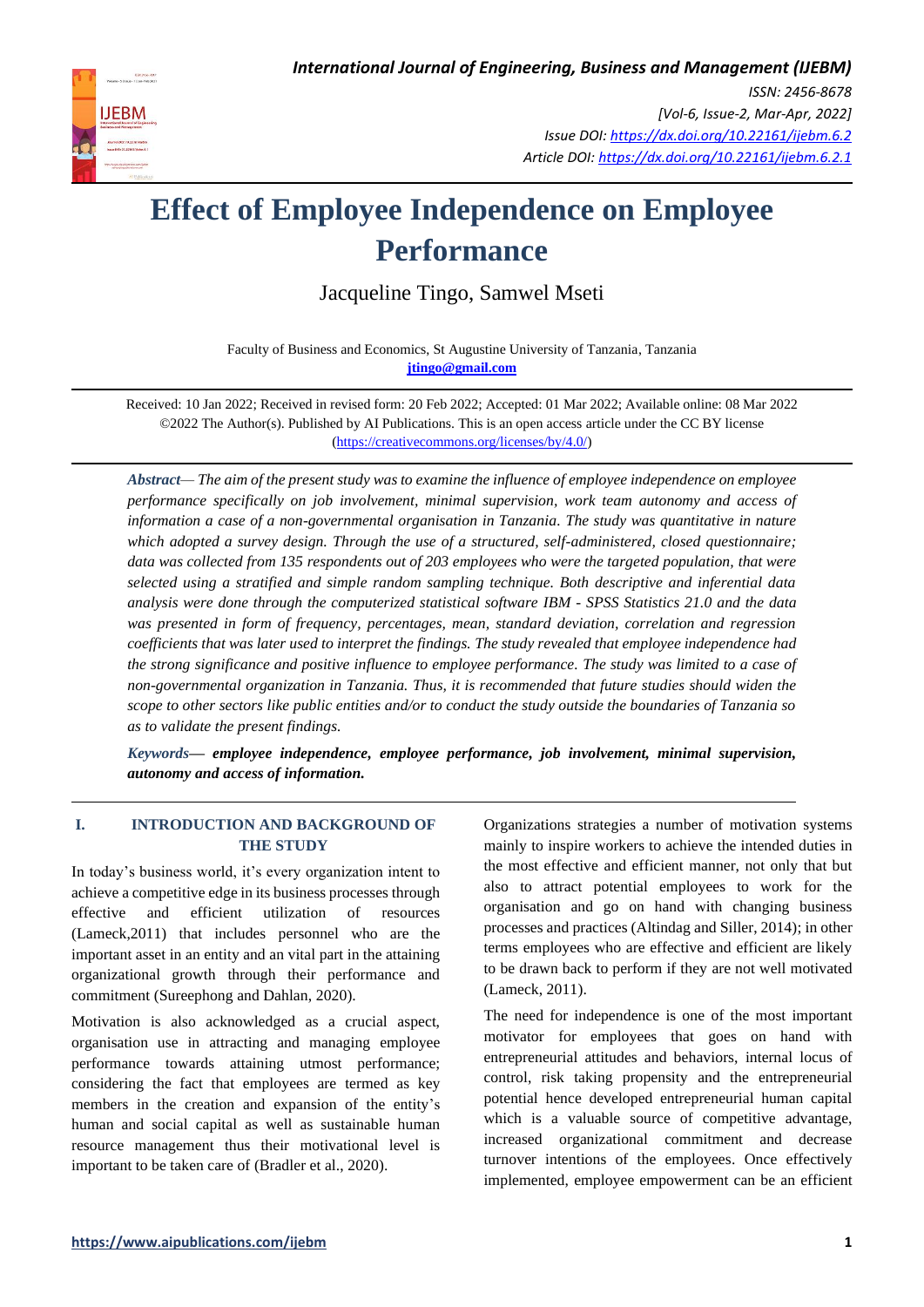and influential management means in getting employees to attain organizational common goals as well as personal growth hence a win-win condition for employees and management; as employees become motivated, committed, satisfied and experience feelings of self control over the job, aware of the work to be performed, accountable for personal work output, shared responsibility for the organizational performance and receive a fair reward based on individual and collective performance and assist the organization in achieving its objectives (Busara, 2016).

Employee's need for independence symbolizes individual characteristic of being responsible, mature, preference to have control and work in unrestricted creativity-permitted working environment High independents prefer to be assigned to meaningful tasks on which they can demonstrate their creativity and use initiative. They become satisfied when they are offered decision making freedom and job enrichment (Cromie, 2000).

For today's competitive business world, it is important to retain qualified employees in the organization since those employees that possess higher levels of job and organizational knowledge and competence are so costly to replace (Ertürk & Vurgun, 2015). Organization's provision of employee independence creates entrepreneurial human capital, a valuable source of competitive advantage, is difficult to be developed, retained, and replaced, notably employees with higher levels of need for independence are higher risk to be lost once they feel that their entrepreneurial efforts and independence needs are not supported or recognized as they end up frustrated and detached hence may lead them to seek other job opportunities (Burcu et al., 2016). The above desertion forms the basis of the study to examine the effect of employee independence on employee performance a case of non-governmental organisation in Tanzania.

#### **II. LITERATURE REVIEW**

#### **Theoretical Literature Review**

The effect of employee independence on employee performance can be explained by a number of theories including motivation theories that elucidates why and how employees behave in a place of work at a given time, what motivate them to act the way they are acting and how long they will behave (Armstrong, 2005). Maslow hierarchy of needs theory by Maslow of 1943 was used to provide theoretical perspective and understanding of the study. According to Abraham Harold Maslow in his need theory, he demonstrated on how human behaviour can be influenced by fulfillment of needs, whereas motivation is the result of a person's attempt to fulfill unmet needs that tend to create internal pressures which influence a person's behavior.

According to Abraham Maslow he identified five basic needs which includes physiological needs, safety needs, love and belonging needs, self-esteem needs and selfactualization needs which he presented them in a pyramid style which are in a hierarchal form, from the most basic needs to self-fulfillment needs, whereas its assumed that one need must be met by the individual before pursuing the next higher hierarch level. The eagerness and determination to fulfill the need creates a motivational drive within the person to fulfill it, thus when the need is satisfied its motivation drive ceases, as an individual takes initiative only to satisfy the unmet needs (Sherri, 2012).

In an organization, the needs that have been hierarchized by Abraham H. Maslow vary from monetary to non-monetary terms in how they can be fulfilled; unlike the physiological needs that requires monetary incentives at most times to be fulfilled, other needs from the safety needs, love and belonging needs, self-esteem needs to self-actualization needs are mostly met by non-monetary rewards example on self-esteem need; self-respect, achievement, attention, recognition, reputation and appreciation are needs which monetary terms cannot satisfy (Imbahale, 2016).

Organisation can meet and satisfy employee's self esteemed need by providing autonomy at work that most employees truly crave, a sense of control and freedom of choice regarding how they will accomplish their tasks, free environment in which each employee can share their personal contributions, ideas and feedback and listened accordingly, ability of supervisor's to trust employees/subordinates also can foster satisfaction of self esteem need to get the job done in the way that is most comfortable and effective hence a hugely positive effect on employee's well-being, improved job performance and a renewed sense of enjoyment and pride regarding their jobs [\(Mulcahy,](https://exclusive.multibriefs.com/author/lisa-mulcahy)2018). As the current study seeks to examine the bond between employee independence and employee performance, Maslow theory is quite important as it provide bases for understanding the numerous human needs and how they affect performance (Kipleting, 2017)

#### **Empirical Literature Review**

#### *Employee Performance*

According to Nasution et al, (2018) the term employee performance means the extent to which an employee carries his/her duties depending on what is expected by the employer in line with his/her capabilities, experience, time and seriousness in performing the given task.

Employee performance can be measured both in tangible and intangible manner whereas quantity and time can be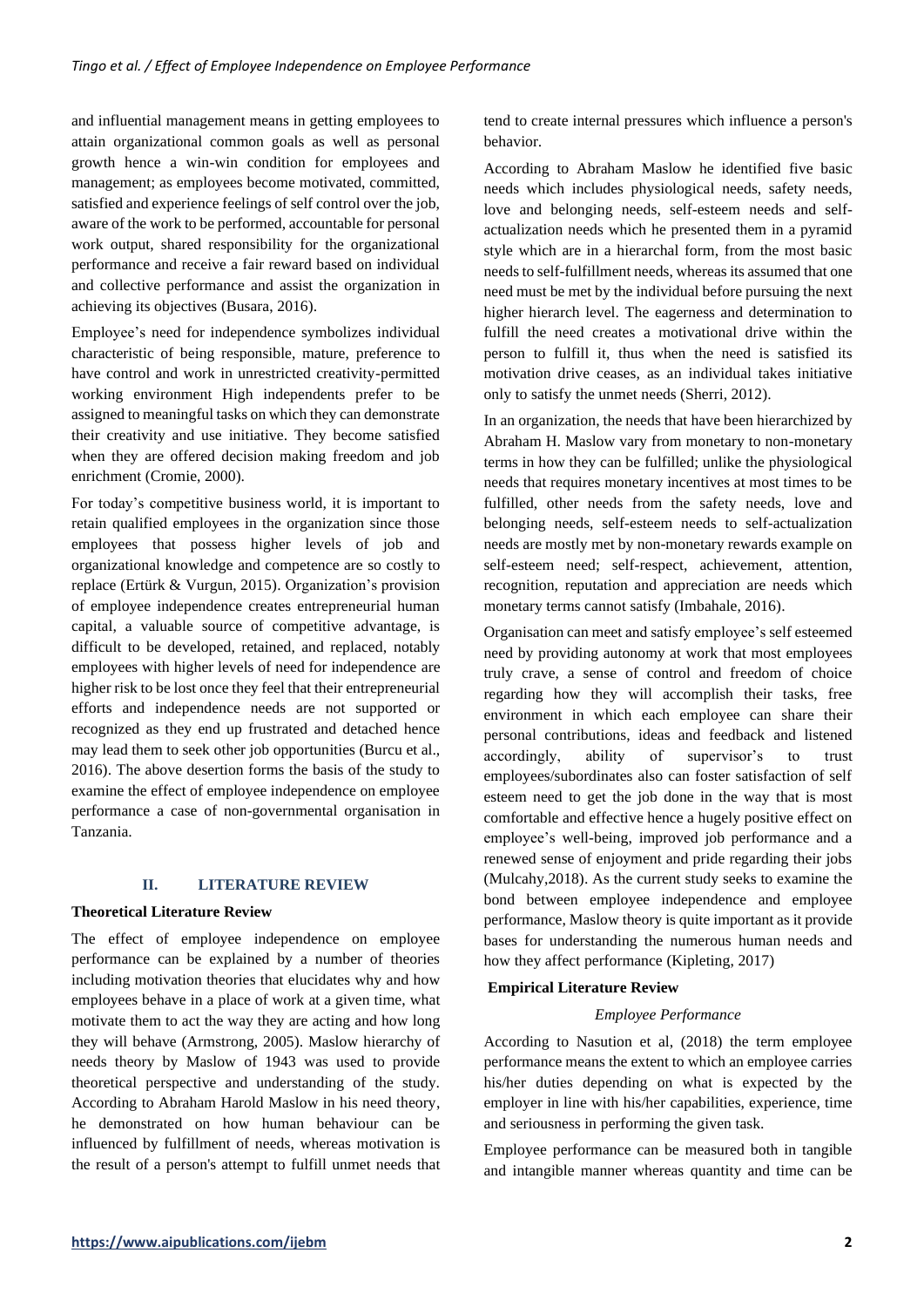used as indicators for tangible measurement on other hand loyalty, quality of work, sincerity, teamwork, competence and skills involved can be used as intangible indicator to measure performance. In other terms employee performance can be elaborated as the outcome of employee's labor at a given time and scope as given by the organisation. (Handayani, 2019)

Irfan (2015) categorizes stages of performance cycle as follows: Planning, observing, developing, assessment and rewarding that involves setting performance targets, developing performance actions to meet the intended targets, setting the time frame enough to meet the intended performance objectives, evaluating performance, assessment and feedback lastly compensating the effort. Constant watching and follow-ups provides the opportunity to evaluate whether employees are in line with predetermined performance standards and adjust according once found the objective is unachievable (Malik et al., 2012).

Evaluating performance from time to time is one of the key tasks in effective performance management cycle whereas as an employee is provided with key performance indicators and targets at the beginning of the period that will be used to monitor his/her performance throughout the period and at the end of day will be used to measure and reward them accordingly (Peluso et al., 2017). Percentage of work output that need be reprocessed or removed, percentage of loyal and involved customers and stakeholders, percentage of benchmarked time used to finish a task, percentage of employee absenteeism from work are few key performance indicators that organisation use to measure and standardize performance objectives (Feng et al., 2015).

Human resources management in an organisation is a key component in ensuring organizational performance at large whereas having a wrong mix of individual employee in terms of their skills, capabilities, knowledge, competence and attitude tend affect individual performance and later affect organisation performance, this is because organizational performance is a product of individual performance(Nasution et al., 2018).

Traditionally is believed that employee performance is a product of his skills, abilities, experience, attitude and knowledge nevertheless Corporate culture, organizational structure, job design, performance appraisal systems, power and organisation politics are some of other factors that have implication on workforce performance (Busara, 2016).

Feng et al. (2015) argues that organizations should put a keen consideration in effective performance management whereas a performance appraisal approach should be adopted and effectively implemented as a continuity process of guiding an employee on what is expected to perform, what will be the performance indicators and measures, how he/she is going to be evaluated and rewarded. Efficiency of this performance cycle has a significant implication as it has a direct influence towards employee recognition which is also a crucial variable that affects the employee performance.

Effective performance management process in an organisation also involves evaluating actual performance to the expected performance, which can be measured in a month, quarter, semi quarter or annual basis so as to have regular phases for giving out feedback on employee performance trends (Kipkoech, 2018).

Organisation culture also has implications in both employee and organizational performance thus management should always strive hard into creating an ethical working environment within the organization through promoting a culture of trust and fairness amoung workers in the organisation that in turn reduces the work stress, surge job involvement which in the end enhance employee performance (Busara, 2016).

Rai et al. (2018) identifies further other reasons that tend to affect performance that may include working environment, employee relations and team work, job involvement, job confidence, and rewarding policies and procedure of the organisation. According to Ayuni and Sari.(2018) remuneration given to employees for their effort and time contribution to the organisation correspondingly define their level of performance whereas it can increase or decrease the work performance, work satisfaction, motivation, and work productivity of the employees. Employees will stretch to the maximum of their potentials when they perceive their efforts will be recompensed by the entity (Lebelici, 2012) this is to mean that employee high performance of directly depends on the kind of reward policies an organization offers (Bari et al., 2013)

Bradler et al.(2020) argues further that intrinsic factors also gear increased job performance, as employee generate an internal feeling of being valued that directly creates a drive to achieve entity's objectives, intrinsic factors moreover blooms job involvement, decreases absenteeism, cultivate self-confidence, self-determination, job stability, authority, responsibility and autonomy at work, workplace comfort, professional development, job attractiveness, effective communication between management and employees, early distribution of tasks, a feeling of recognition hence reduced job fluctuations and increased employee performance.

# *Employee Independence*

Employee independence refers to the act of providing workers with a certain degree of autonomy and responsibility for decision-making about their specific organizational tasks; the degree of autonomy allows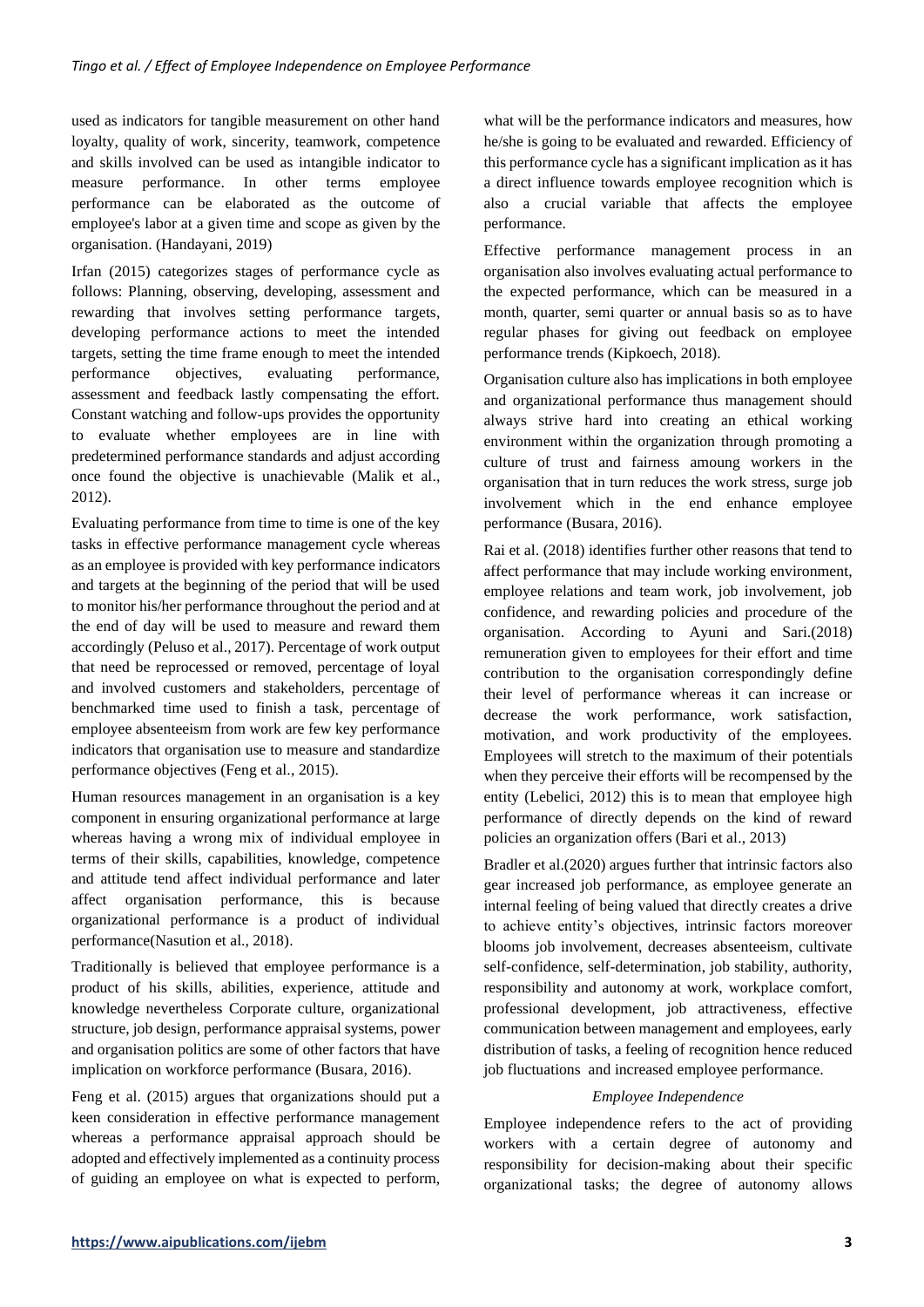decisions making authority up to employees at the lower levels of the entity especially those that have a unique view on issues and problems facing the entity or departments. An empowered employee tend to experience a feelings of selfcontrol over the job, awareness of the work to be performed, account for personal work output, shared responsibility for the organizational performance and receive a fair reward based on individual and collective performance (Busara, 2016). Employee autonomy allows improved innovative performance as it provides employees with substantial freedom, independence, and option in planning their tasks so as the ways to be used in performing them (Burcharth et al., 2017)

In a business setting, competent employees prefer working in an autonomous way under minimum supervision moreover they don't like to be micromanaged by the supervisor rather they prefer to be given performance targets and required time to finalize it (Peluso et al., 2017). Employee independence comes with job satisfaction, job contentment creative mind, innovative solutions, improved performance, self-determination as well as sense of ownership and responsibility (Younies and Al-Tawil, 2021).

Alavi (2020) defines job autonomy as the act of exercising authority, power, and decision making power by an employee within a control of his/her own. From a business perspective he refers job autonomy as a substantial freedom, independence, and discretion of an employee in the organisation with regards to work method, work schedule, pace of work, work procedures, workplace, work evaluation, kind of work and amount of work, goals, priorities and work criteria

Moreover strategic autonomy encourages employees towards engaging in entrepreneurial behaviour as their given liberty to carry out innovative activities with minimum supervisory approval hence boosting up their creativity, idea generation, intrinsic motivation, flexibility, proactive role orientation and ownership of problems hence innovation outcomes (Burcharth et al., 2017). Employees that have liberty to interact with their supervisor or higher level managers and share out their ideas, opinions and plans in the most creative and innovative manner that in one way or the other can influence departmental and institutional decisions tend to be more proactive, contented and ready to aspire the team into better performance thus gradually improves organisation culture from micro managing employees into an employee empowered environment where employee are trusted to work, deliver and be productive for the organisation betterment (Duan et al., 2019).

Highly independent employees desire to be allocated important and challenging works so that they can show off their competence, skills and abilities which in turn become more satisfied. In addition, once the employee with higher levels of need for independence feel that their entrepreneurial efforts are not valued or recognize leads to stress and frustration that may drive them to look out into other job opportunities which is a costly process for today's competitive business world. by fact most of the employees that have higher desire for independence are the ones who are competent and possess high levels of skills, knowledge and experience are quite costly to replace incase they leave an organization (Burcu et al., 2016).

Autonomous performance also has an impact on employee way to focus on a job as well as the way they choose how to work, whereas employee exposed to less autonomy, their job focus tends to relax prematurely, especially in the face of work challenges and limited to the traditional way of working, On the opposite, when employees feel autonomous and able to manage their job responsibilities, they are more likely to actively work and continuously apply their skills as well as they likely to find new ways of working and self-efficacy, willing to take risks and explore new opportunities (Li,2018)

In order to build up independent employees, organisation has to strive on employee career development activities that offers workforce new chances of learning and exploring ideas, skills, and technology as well as advance the knowledge set necessary for continual growth in their career path. Gradual advancement in career exposes the employee to the spirit of wanting to work and solve challenging assignments and once they are able to conquer the hardships that come with the assignment, they become motivated and able to achieve their targets (Ngaita, 2014).

In today's competitive market, prosperous organizations irrespective of nature and dimension tend to have visionary wishes to hire a competent, knowledgeable, confident, experienced, loyal and skilled employee as they ought to provide utmost efforts, attitude and determination towards achieving an organisation competitive edge (Pillay, 2015).

In the study conducted by Nur (2017) on the Influence of Independence and Competence of Auditor on the Performance of Inspectorate Auditors District MAROS, it was evidenced that the despite the fact that the performance of the auditor on an assigned task is subject to their skills, experience, and sincerity and punctuality; auditor independence on the tasks also plays a crucial role to accomplish the audit objectives.

According to Busara (2016) there three key entity's practices associated with employee independence i.e. autonomy boundaries, information sharing, and team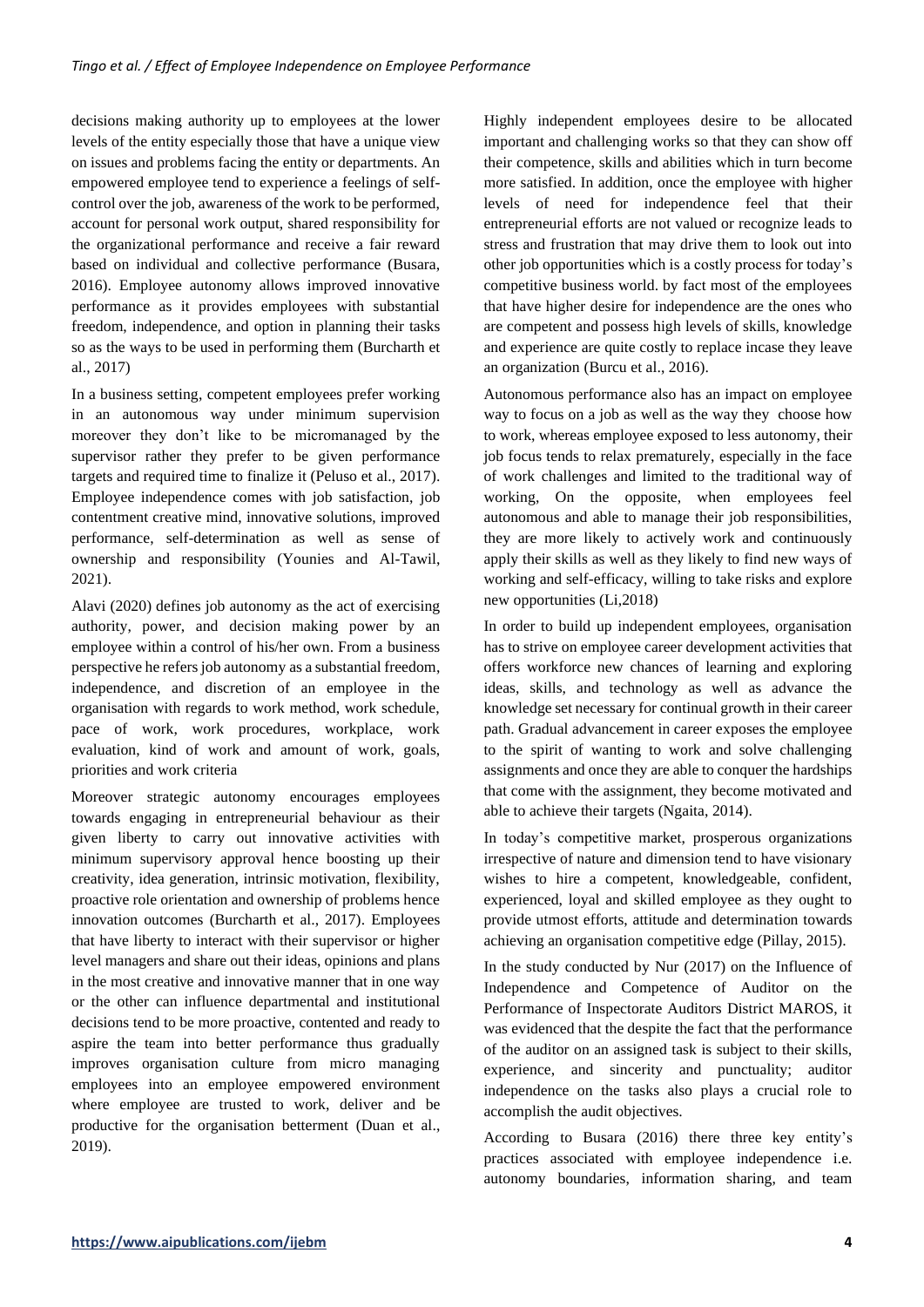accountability; whereby autonomy boundaries provide employees with authority and control of his/her work hence feels the responsibility and ownership towards their activities. With information sharing; employees are being trusted with information vital to organization so as to perform their part independently and creatively towards achieving organization objectives, a sense of trust amoung management and its employees creates harmony and a favorable working environment for workforces to explore their opportunities and ideas and lastly is the team accountability whereby each member in the organization is a "watchdog" of the other to ensure efficiency and effectiveness of business process is attained towards a competitive edge.

Work autonomy is directly linked with the ability to balance work activities with the non-work obligations during the course of working hours leading to the world advocated notion of work -life balance which involves the right synchronization in working schedules to accommodate personal obligations so as to foster both social and psychological wellbeing of any employee, organisation that embraces work life balance policies that offer work flexibility tend to up groom employees who are highly engaged, trust worthy and less burdened with guilty and lies to their employers every time they want to run their personal errands (Boamah et al., 2015)

Despite differences in culture, the perception of employee independence is more or less similar across nations and hold utmost value at a workplace as it blooms job satisfaction as well as productivity even in the most routine works (Danish and Usman, 2010).

According to Lu et al., (2017) organisations that embraces job autonomy are mostly those that practices transformational leadership that is related to empowerment, autonomous motivation and self-reflection whereas its managers believes that job autonomy provides employees with a liberty in job scheduling as well as the ways they are going to accomplish a task, additionally gives employees power to make decisions towards the tasks with high level of confidence and trust and gives a chance to employees to regulate their conduct and achieve targets according to their personal understanding and desirability without proper supervision.

Employee's autonomy in an organisation gear flexibility to employees that are able to choose how, where and when they want to work hence sustainable HR practices that in turn influences the level of employee retention, productivity and satisfaction, this is to mean that the amount of autonomy given to an employee has an intense impact on their productivity and performance (Bradler et al.,2020).

Employee's need for independence has been a factual challenge for the employers in today's world especially on autocratic management that is guided with observance to rules, procedures, and norms but also on other hand employers feels like creating their own new rival if they allow employee to exercise their spirit of independence, creativity and entrepreneurial spirit; but for employees this individual characteristic is an indicator of responsible, mature, and entrepreneurial human capital whereas employees with high need for independence prefer to have control and work in unrestricted creativity-permitted working environment (Burcu et al., 2016). However, finding the right balance between complete freedom and authoritarian control is the hard part of the equation, since autonomy has both advantages and disadvantages (Bradler et al.,2020).

## **Research Methodology**

Quantitative approach that uses structured and predetermined variables, hypotheses and design that eliminates and discourage imaginative, critical and creative thinking was adopted for the study (Daniel, 2016). Survey design was adopted in the study simply because it provides an empirical description of an observed phenomenon and can instantly reach many respondents in the targeted population (Leedy and Ormrod, 2010).

The targeted population of the study involved directors, managers, program and operations staff of the nongovernmental organisation in Tanzania with a sum of 203 employees. To arrive to the needed sample size, the study used probability sampling method where stratified sampling technique was adopted as it provides the easiness in classifying the target population into strata (Kathure,2014) that enriches adequate and relevant representation of each strata thus decreasing sampling error and accomplishing a greater degree of representation of each stratum (Saunders, 2007). A sample size of 135 employees was used in the study equal to 67% of the targeted population.

The study deployed a structured, self-administered, closed ended questionnaire as a data collection tool since the study was a purely quantitative hence the use questionnaire was found to be ideal and a relevant tool to use. Questionnaire items were drawn from relevant previous studies and were modified to suit the specific objectives of the study. The content and face validity of the research items was checked to confirm the degree to which the item provides an adequate representation of the conceptual domain (Seiders et al., 2007). Further, the pilot study was carried out among the prospective respondents and the results helped in making necessary adjustments that were deemed crucial. Cronbach alpha test of reliability calculated from IBM - SPSS Statistics 21.0 was used to determine the reliability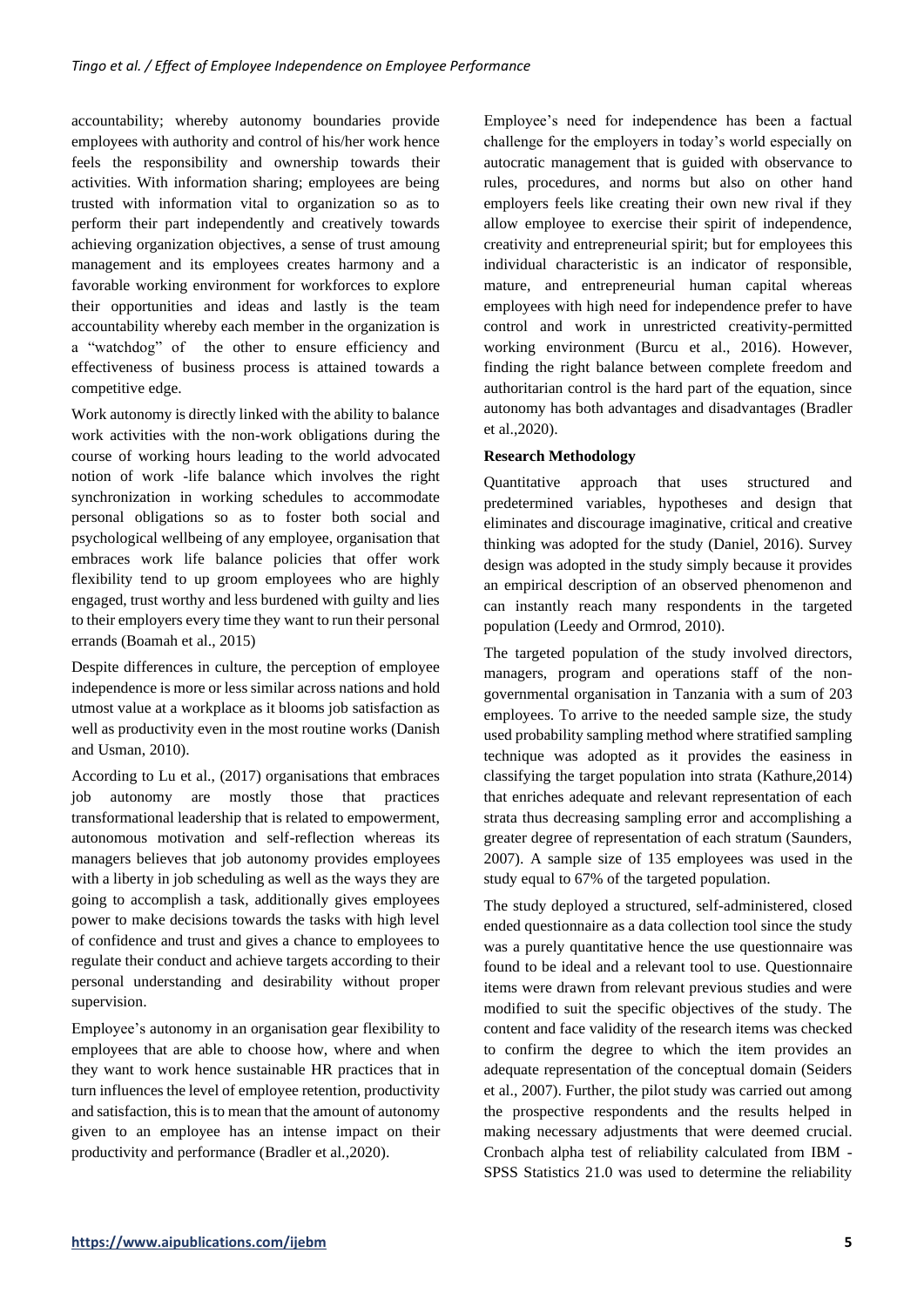scale of the items, were items that scored less than .70 were deleted.

Descriptive analysis and inferential analysis was run using IBM SPSS software to test the hypothesis and explain the relationship between variables (employee performance) by the independent variable (i.e. employee independence).

The study used a regression model formula as expressed below;

 $Y = \beta_0 + \beta_1 X_1 + \varepsilon$ 

Where:

 $Y =$  Employee Performance,  $X_1 =$  Employee Independence, β0=Coefficient Intercept, β1 = beta coefficients, ε= error term.

The study was conducted in a manner that kept in consideration all ethical factors necessary to be observed by a researcher during the research process. Including collecting all the necessary permits needed for authorization to undertake the study ,declaration of interest to collect data with regards to the study, requesting prior consent of prospective participants before involving them into the research but also were properly and well informed of the research purpose before they consent to partake in the study, All respondents that were involved in the research as well as information from other scholars that were used in the study were properly documented and acknowledged. Both the participants and the information obtained from them were treated with highest confidentiality. Lastly, no manipulation of data was done to favour or harm the research beneficiaries in any way.

## **III. Data Finding and Presentation**

Self-administered, structured, closed questionnaire that adopted a five-point Likert scale design was used to collect data from 135 sample size from all four departmental group including programs, operations, managers and directors. A net of 101 sample size responded and completed the questionnaire and were used for the study totaling to 75% response rate; majority of respondents equal to 67employees equivalents to 66.3% were from program category, 25.7% were 26 respondents from operations category, 6 managers from managerial category equivalent to 5.9% and lastly 2 directors were involved in the study equivalent to 2% of response rate while 34 did not complete and submit their response making a total of 25%.

From the below findings presented in table 1, it was observed that out of 101 respondents, 64 male participated into the study making a total of 63.4% and 36.6% were female that were also involved, making a total of 37 female thus dominance of masculine gender than the feminine. It was evident that majority of respondents at 89% had educational status above bachelor degree thus assumedly; most respondents have a wide educational background thus a wider understanding of the study topic that meant to examine the effect of employee independence on employee performance. On the age range the results implied that the organisation has a large quantity of mid aged employees i.e. between the age of 31 – 45years who are presentably at the peak of their career growth and expansion who can be effectively and efficiently used into reaching organizational objectives. Lastly on the job category of its respondents, it was observed that majority of respondents equal to 67 equivalent to 66.3% were from program category, 25.7% were 26 respondents from operations category, 6 managers from managerial category equivalent to 5.9% and lastly 2 directors were involved in the study equivalent to 2% of response rate as per below table representation hence a wider representation of the departments.

| <b>Characteristics</b>    | <b>Options</b> | <b>Frequency</b> | Percent |
|---------------------------|----------------|------------------|---------|
| Gender                    | Male           | 64               | 63.4    |
|                           | Female         | 37               | 36.6    |
|                           | <b>Total</b>   | 101              | 100     |
| Age                       | $18-30$ years  | 13               | 12.9    |
|                           | $31-45$ years  | 74               | 73.3    |
|                           | Above 45 years | 14               | 13.9    |
|                           | <b>Total</b>   | 101              | 100     |
| <b>Working Experience</b> | $0 - 3$ years  | 31               | 30.7    |
|                           | $4 - 7$ years  | 51               | 50.5    |
|                           | Above 8 years  | 19               | 18.8    |

|  |  |  | Table 1: Demographic Characteristics of the respondents |  |
|--|--|--|---------------------------------------------------------|--|
|  |  |  |                                                         |  |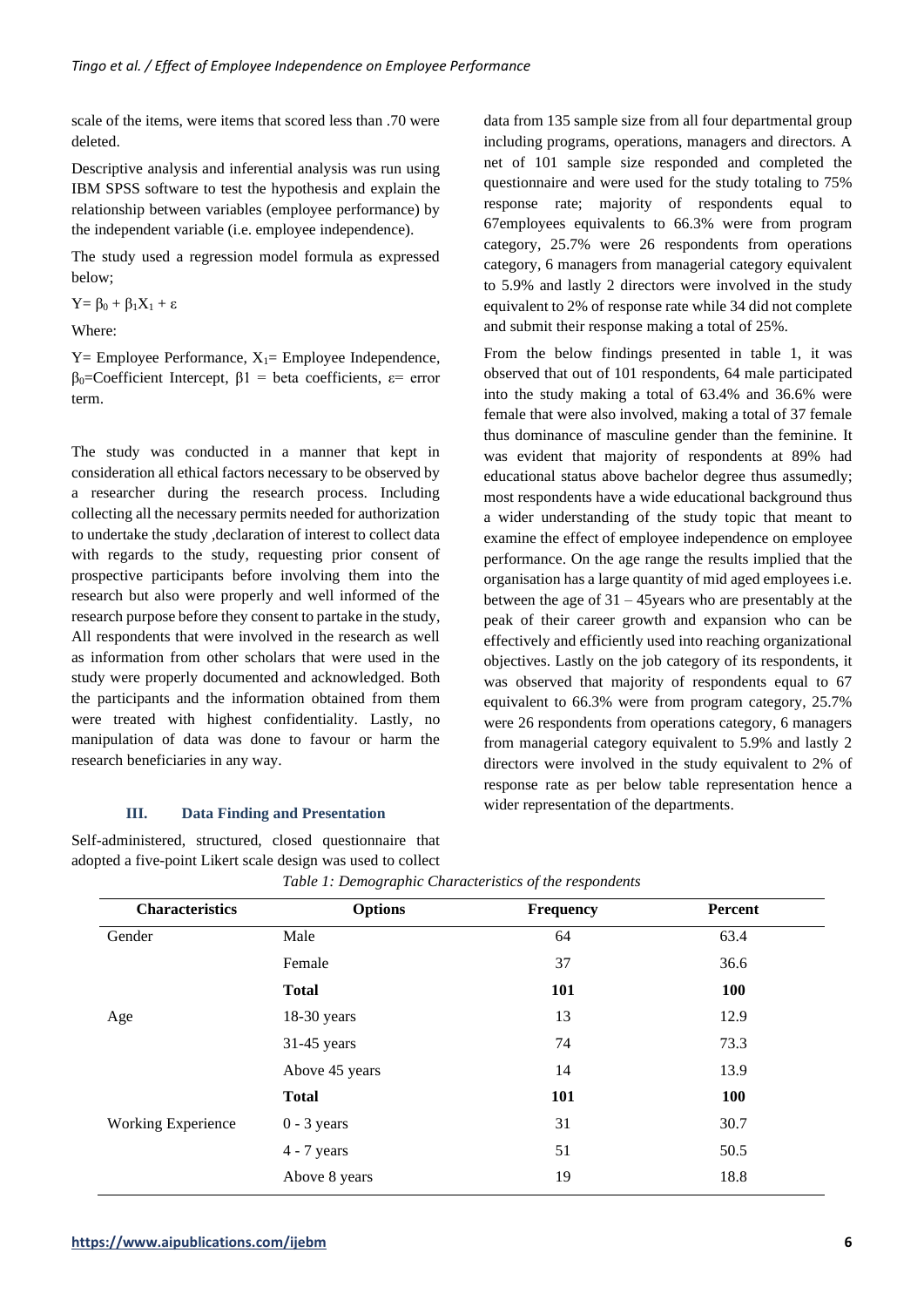### *Tingo et al. / Effect of Employee Independence on Employee Performance*

|                     | <b>Total</b> | <b>101</b> | 100        |
|---------------------|--------------|------------|------------|
| <b>Job Category</b> | Director     | 2          | 2          |
|                     | Manager      | 6          | 5.9        |
|                     | Operations   | 26         | 25.7       |
|                     | Program      | 67         | 66.3       |
|                     | <b>Total</b> | <b>101</b> | <b>100</b> |

**Source:** Survey data (2021)

# **IV. DESCRIPTIVE ANALYSIS**

From the data collected in the study that aimed to assess influence of employee independence on employee's performance; it was identified that majority of the respondents at a rate of 89.1% agreed that employees enjoy regular contact with their supervisor so that they can creatively and innovatively suggest ideas, solutions and influence departmental and organizational decisions while 3.0% disagreed and 6.9% were not sure on whether employees enjoy regular contact with their supervisor so that they can creatively and innovatively suggest ideas, solutions and influence departmental and organizational decisions, the findings are in line with the fact that an empowered employee tend to experience a feelings of selfcontrol over the job, awareness of the work to be performed, account for personal work output(Busara, 2016).

Similarly, 96.1% respondents confirmed that the like working with minimal supervision at the workplace as the practice creates a sense of confidence to deliver hence, please their employers in all ways however 4% of the response rate disagreed on the statement. Work team autonomy theme was supported by majority of the respondents at a response rate of 81.2% that conquered to

like independent working teams which are able to identify a task, work and manage their time towards performing a task nevertheless 11.9% and 6.9% of the respondents disagreed and were not sure as to whether they prefer independent working teams, the general findings on employee autonomy were supported by Ngaita (2014) who ascertained that allowing employees to exercise their work freedom contribute positively to employee satisfaction in turn boosting employee performance.

With regards to degree of access on relevant information necessary to perform and make decision, it was confirmed by majority of respondents at a rate 84.2% that information in the organisation is easily accessed and well disseminated to all relevant employees nonetheless 8.9% of the response rate disagree on the fact, while 6.9% were not sure as to whether information in the organisation is easily accessed and well disseminated to all relevant employees. The findings had an overall 4.15 and .85 mean and standard deviation respectively the findings implies that employee prefer to work with a degree of freedom and autonomy that is linked with minimum supervision and with the ability to freely schedule their work and how they are going to perform it (Burcharth et al., 2017).

|                       | <b>Strongly</b>                  |                                  |                         |                        |                            |             |                 |
|-----------------------|----------------------------------|----------------------------------|-------------------------|------------------------|----------------------------|-------------|-----------------|
| <b>Item</b>           | <b>Disagree</b><br>$\frac{6}{9}$ | <b>Disagree</b><br>$\frac{0}{0}$ | <b>Not</b><br>sure $\%$ | Agree<br>$\frac{6}{9}$ | <b>Strongly</b><br>Agree % | <b>Mean</b> | <b>Std. Dev</b> |
| Job involvement       | 1.0                              | 2.0                              | 7.9                     | 49.5                   | 39.6                       | 4.25        | 0.77            |
| Minimal supervision   | 1.0                              | 3.0                              | 0.0                     | 52.4                   | 43.6                       | 4.35        | 0.73            |
| work team autonomy    | $1.0\,$                          | 10.9                             | 6.9                     | 53.5                   | 27.7                       | 3.96        | 0.94            |
| Access of information | 3.0                              | 5.9                              | 6.9                     | 50.5                   | 33.7                       | 4.06        | 0.96            |
| <b>Total</b>          |                                  |                                  |                         |                        |                            | 4.15        | 0.85            |

*Table 2: Descriptive analysis of employee independence on employee performance*

**Source:** Survey data (2021)

#### **Pearson's Correlation Analysis**

The correlative relationship between the two variables thus employee performance (EP) and employee independence (EI) was analyzed using SPSS software. From the analysis;

the finding as presented below confirmed a strong, significant and positive correlation relationship between the variables i.e. employee performance (EP) and employee independence (EI) at the 0.01 significance level (two-tailed) by .566.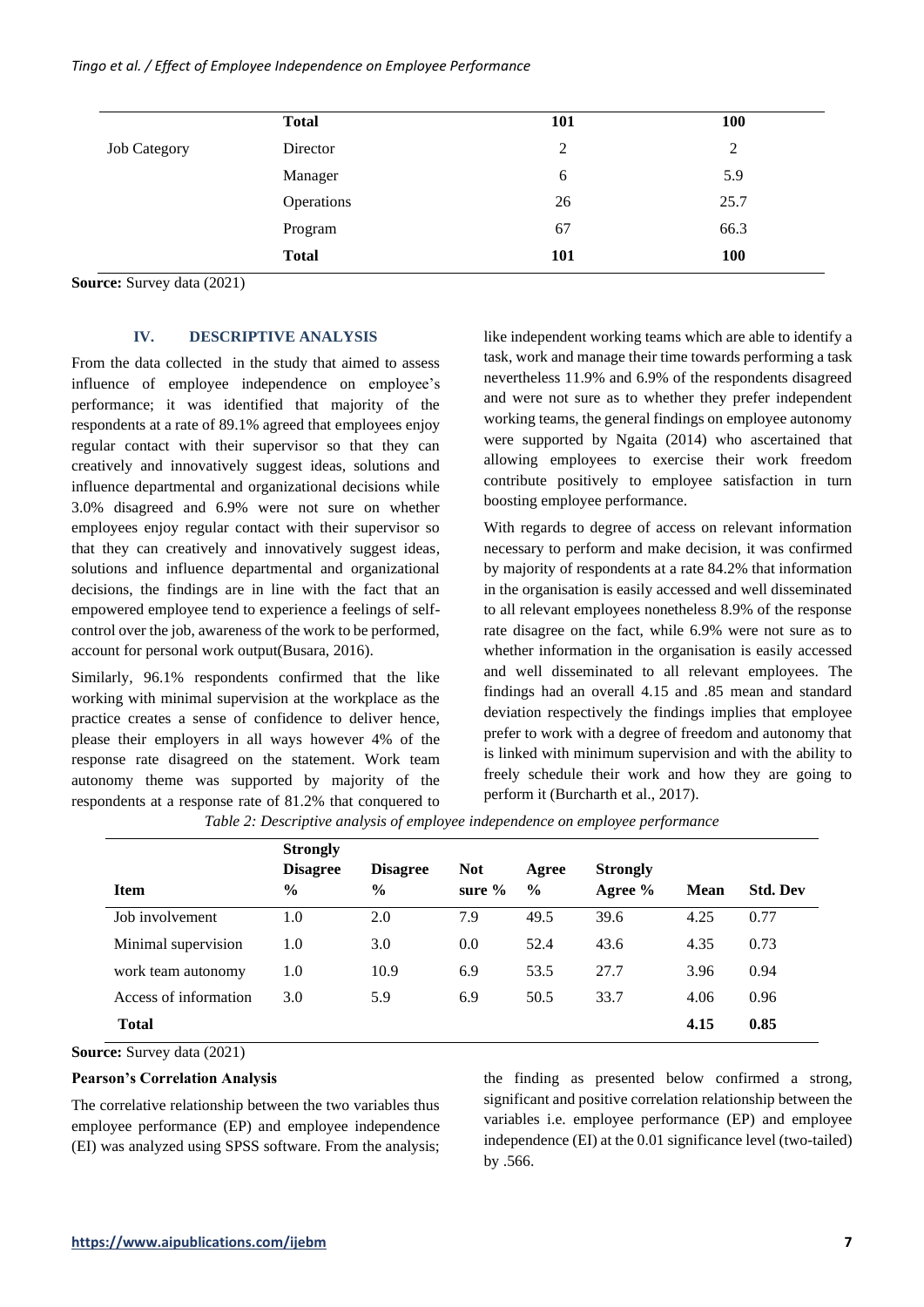|    |                                                              | EI          | EP          |
|----|--------------------------------------------------------------|-------------|-------------|
|    | <b>Pearson Correlation</b>                                   |             | $.566^{**}$ |
| EI | Sig. (2-tailed)                                              |             | .000        |
|    | N                                                            | 101         | 101         |
|    | <b>Pearson Correlation</b>                                   | $.566^{**}$ |             |
| EP | Sig. (2-tailed)                                              | .000        |             |
|    | N                                                            | 101         | 101         |
|    | **. Correlation is significant at the 0.01 level (2-tailed). |             |             |

|  |  |  | Table 3: Coefficients Correlation |
|--|--|--|-----------------------------------|
|--|--|--|-----------------------------------|

**Source:** Survey data (2021)

The findings from the above correlation analysis table agrees also with findings from Burcharth et al. (2017) in the study on the role of employee autonomy for open innovation performance where it was confirmed that employee independence positively attributes employee performance whereas the economic benefits of both inbound and outbound open innovation performance is fully captured only if organisation provide employees with time, freedom and independence.

(EI) regression analysis was also run using IBM - SPSS Statistics 21.0 whereas the findings confirmed a positive significant relationship between employee independence and employee performance with a t - value of 6.829, p value of .000. Additionally beta coefficient for employee independence (EI) was found to be .609 that implied that increase in one unit of employee independence (EI) in model 1 will increase employee performance (EP) by .609 units.|

#### **Regression Analysis**

To analyze the relationship between the two variables thus employee performance (EP) and employee independence

| Table 4: Regression Coefficients |            |       |                                                                    |       |           |           |  |
|----------------------------------|------------|-------|--------------------------------------------------------------------|-------|-----------|-----------|--|
|                                  |            |       | Standardized<br>Coefficients<br><b>Unstandardized Coefficients</b> |       |           |           |  |
| Model                            |            | В     | Std. Error                                                         | Beta  | t - value | p - value |  |
|                                  | (Constant) | 1.465 | 0.373                                                              |       | 3.924     | .000      |  |
| $\tilde{\phantom{a}}$<br>$\sim$  | ΕI<br>.    | 0.609 | 0.089                                                              | 0.566 | 6.829     | .000      |  |

**Source:** Survey data (2021)

These findings from the above regression analysis table agrees with the results from the study on impact of employees empowerment on organization performance: a case study of government procurement service agency done by Busara (2016) which it was also evidenced that there's a significant relationship between empowerment independence and employee performance whereas employees in the public sector found that empowerment strongly influences employee performance.

### **V. DISCUSSION OF THE FINDINGS**

As the study aimed to assess how employee independence effect employee's performance; the inferential analysis confirmed a positive and strong significance relationship between employee performance and employee independence at a t- value of 6.829 and p-value of .000 but also a positive correlation effect of .566 at the significance level of .01, two tailed. Concurrently the findings from the regression coefficient analysis confirmed that increase in one unit of employee independence will positively increase employee performance by 60.9%. The research findings are further supported by Peluso et al. (2017) who ascertained that employees prefer working in an autonomous way with less micromanagement by their supervisee rather they prefer to be given a well drafted list of responsibilities that needs to be contributes significantly to job satisfaction, and in turn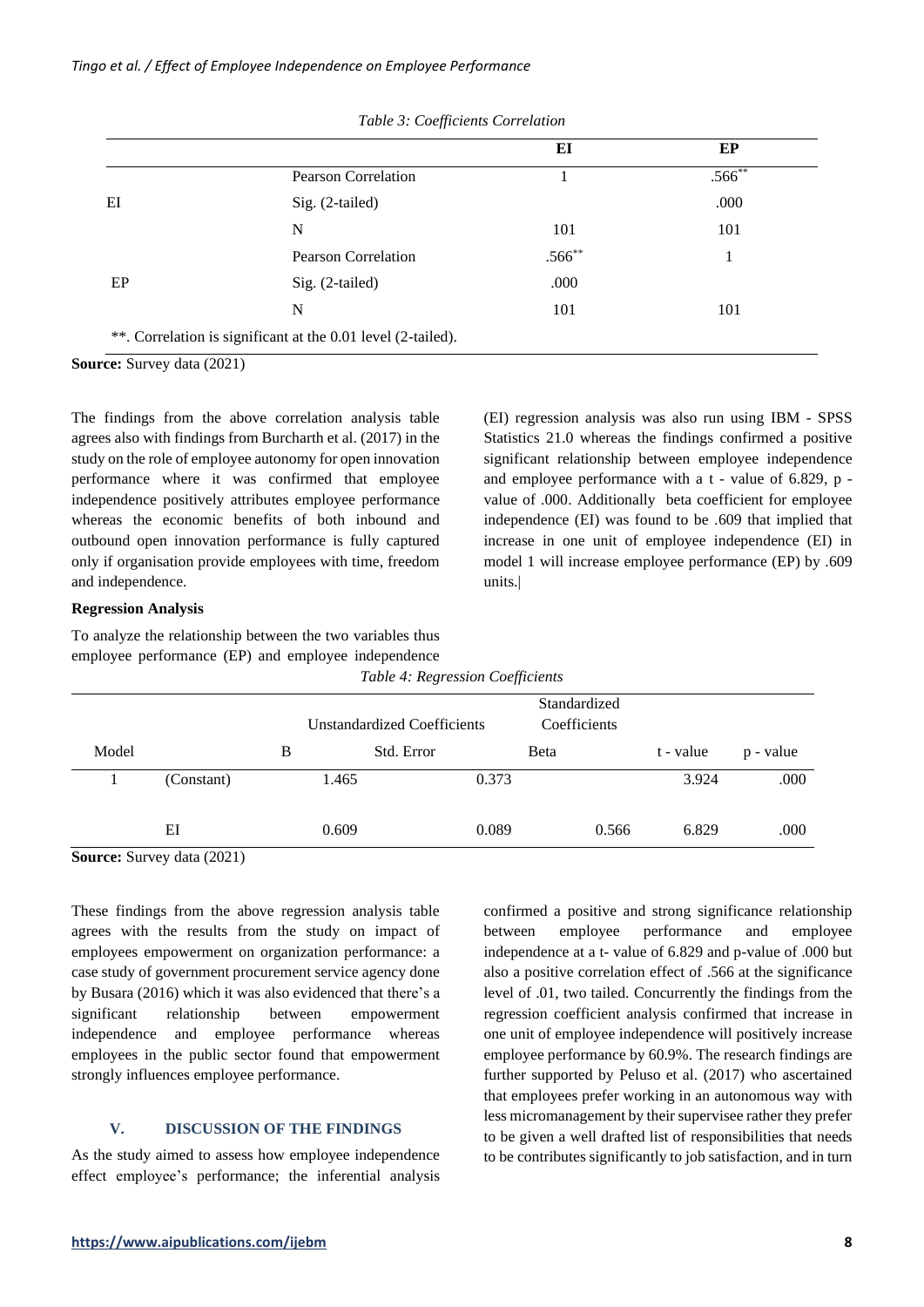boosts the performance of the workers (Younies and Al-Tawil, 2021).

According to Alavi(2020) ascertains a strong bond between job autonomy and employee performance within organisations though many vary depending on the prevailing culture, leadership style moreover employees tend to enjoy freedom in decision-making process as well as taking responsibility of task towards achieving strengthen performance at workplace viseversaly lack of autonomy in a workplace deteriorates performance, increases absenteeism and staff turnover, triggers stress, frustration, anxiety and paves a way for more control and vertical authority

Furthermore, the findings of the current study are in line with that of Burcharth et al. (2017) who asserted that strategic autonomy encourages employees towards engaging in entrepreneurial behaviour as their given freedom to carry out innovative activities without supervisory approval hence boosting up their creativity, idea generation, intrinsic motivation, flexibility, proactive role orientation and ownership of problems hence innovation outcomes. Moreover, the current findings are supported by that of Duan et al. (2019) which confirmed that employees that enjoy standard contacts with their management are able of suggest solutions which are capable of influencing departmental and institutional decisions.

However, it should be noted that, employee independence will not always lead into improved performance unless highly independent employees are assigned with meaningful duties on which they can demonstrate their potentials and use creative skills in performing; once there is ignorance of this degree of independence it will negatively impact his/her performance as the highly independent employee would be demoralized and will wish to go out of the organisation to other entity that will value his/her potential, which is a quietly costly process for today's competitive business world (Burcu et al., 2016).

# **VI. CONCLUSIONS**

The study concludes that employee independence significantly influence employee performance. This was found to be so following the fact that employee autonomy allows improved performance as it offers employees with wider freedom, independence, and choice in planning the work and in defining the ways to be used in performing them. Most employees prefer receiving their time-framed responsibilities that is linked with freedom to work on them unlike when they are micro managed.

#### **VII. RECOMMENDATIONS**

The current study recommends that the management in organizations should capitalize also on the use of employee independence strategies which are at most of time cost effective and have long term impact on employee in terms of morale, retention, productivity as well as performance; once these employee independence strategies are well blended into reward package, tailored in a manner they become attractive, adequate and relevant; employees cannot become inured rather they become motivated and awaken to perform each day so as to achieve the competitive edge.

The current study advises policy makers to frame labour policies that would guarantee that workers are treated with greatest importance in the entity they work for, and that their needs for independence should be addressed, putting into consideration that organizations face increasingly competitive environment. Policy makers therefore should continuously revise their empowerment policies so that they find better ways to make effective use of employee independence. Not only that but also policy makers should also formulate performance-based strategies that will awaken employee motive to work hard through provision of "need for independence" that has been proven by the study once efficiently provided it will automatically reduce absenteeism, turn over, reduce output loss, and improve quality of work as well as timely meeting of targets.

# **VIII. LIMITATIONS OF THE STUDY**

The current study which intended to examine the effects of employee independence on employee performance was done at only one non-governmental organization located in Tanzania therefore it is recommended that future studies should focus on how employee independence can effect employee performance in more than one non-governmental organisation that presents the private sectors, but also the study should be done in public entities both in and outside Tanzania to validate the present findings.

The study encountered another limitation in measuring the study variables of employee independence and employee performance for the measures based on respondent's perception via the questionnaire; this implies that there might have been some errors in the data base used, The study recommends further studies to adopt interview method in collecting data as the research topic highly depends on respondent's perception which cannot wholly be capture via the questionnaire; Interview method gives a room for respondents - researcher interaction in data collection whereas they can both share opinion and/or clarification of the response.

In addition to that, Time factor was also another limitations to the study especially at the data collection phase putting in consideration the world is undergoing the fear caused by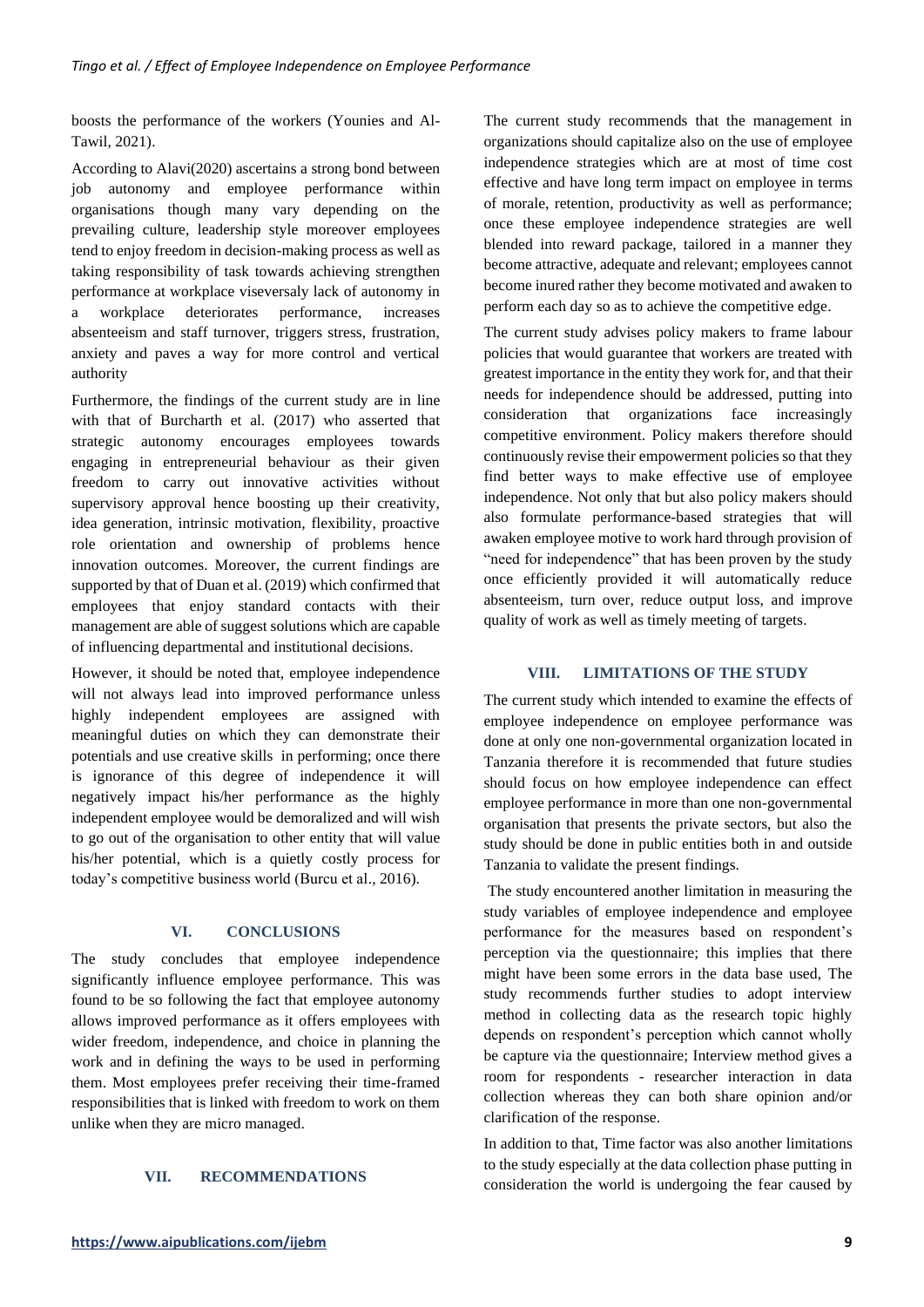Corona virus pandemic hence it slowed down the spirit of data collections, basically the organisation under study had granted its employees who are also the respondents of the study restricted working schedule since the outbreak of COVID 19 pandemic causing dispersion of the respondents as they were working flexibly from different angles of the region, leading to cumbersome process in collecting the data as the respondents where at no time at the same location.

#### **REFERENCES**

- [1] Agwu, M. O. (2013). Impact of fair reward system on employees" job performance in Nigerian Agip Oil Company Limited, Port Harcourt. *British Journal of Education, Society and Behavioral Science.*
- [2] Aktar, S., Sachu, M. K., & Ali, E. (2012). *The Impact of Rewards on Employee Performance in Commercial Banks of Bangladesh: An Empirical Study. 6(2),* 9–15.
- [3] Al Ariss et al. (2013)*. Understanding career experience of skilled minority ethnic workers in France and Germany*
- [4] Alavi, H., (2020). *Examining the Interrelation Between Job Autonomy and Job Performance*: A Critical Literature Review, MAPE 2020, volume 3, issue 1, pp. 606-616
- [5] Altindag, E. A., &Siller, F. (2014). Effects of Flexible Working Method on Employee Performance: An Empirical Study in Turkey. *Business and Economics Journal, 05(03).*  https://doi.org/10.4172/2151-6219.1000104
- [6] Armstrong, M. (2005). *A Handbook of Human Resource Management Practice.* London, Kogan
- [7] Ayuni, A. S., & Sari, T. P. (2018). *The Influence of Career Development and compensation on the employee performance. 32(3), 8572–8577*.
- [8] Bari, N., Arif, U., &Shoaib, A. (2013). "Impact of Non-Financial Rewards on Employee Attitude &Performance in the workplace "A case study of Business Institutes of Karachi*. International Journal of Scientific & Engineering Research, 4(7),* 2554–2559.
- [9] Bradler, C., Dur, R., Neckermann, S., & Non, A. (2013). *Employee Recognition and Performance : A Field Experiment*.
- [10] Burcharth, A., Cabral, F. D., & Horizonte, B. (2017). *The role of employee autonomy for open innovation performance. 23(6),* 1245–1269. https://doi.org/10.1108/BPMJ-10-2016- 020*9*
- [11] Busara, G. C., & A. (2016). *Impact of employee's empowerment on organization performance: a case study of government procurement service agency.*
- [12] Chauhan, V. (2015). *Relevance of Non- Monetary Incentives in an Organization. 7737445128*.
- [13] Creswell, J.W. (2010) EducationalResearch Planning, Conducting, and Evaluating quantitative and qualitativeresearch, (4th Ed.)*, Pearson Merril Prentice Hall, New Jersey*
- [14] Daniel, E. (2016). *The Usefulness of Qualitative and Quantitative Approaches and Methods in Researching Problem-Solving Ability in Science Education Curriculum.*
- [15] Davidescu, A. A., Apostu, S., & Paul, A. (2020). *Work Flexibility, Job Satisfaction, and Job Performance among Romanian Employees — Implications for Sustainable Human Resource Management.*
- [16] Doreen, K. (2014). *Influence of Non-Financial Rewards on Employee Commitment at Kenya Tea Development Agency.*
- [17] [Duan, Y.,](https://www.emerald.com/insight/search?q=Yongrui%20Duan) [Chen, C.](https://www.emerald.com/insight/search?q=Chen%20Chen) and [Huo, J.](https://www.emerald.com/insight/search?q=Jiazhen%20Huo) (2019) "The impact of monetary rewards for online reviews", *[Asia Pacific Journal](https://www.emerald.com/insight/publication/issn/1355-5855)  [of Marketing and Logistics](https://www.emerald.com/insight/publication/issn/1355-5855)*, Vol. 31 No. 5.
- [18] Handayani, R. (2019). *Effect of complexity of work, career development, organizational communication on the performance of employees. 2019(4), 360–369.*
- [19] Henseler, J., Ringle, C., and Sinkovics, R. (2009)*. "The use of partial least squares path modeling in international marketing." Advances in International Marketing (AIM)*
- [20] Imbahale, N. I. (2016). *Effects of Non-Monetary Rewards towards Employee Motivation: A Case Study of Technical University of Kenya*.
- [21] Irfan, N. (2015). Impact of Teamwork on Employee Motivation: A Case of Banking Sector of Pakistan. *The International Journal of Business & Management (ISSN 2321–8916) Vol 3 Issue 11*
- [22] Kefay, K. (2019)*. The Effect of Non- Financial Incentive Scheme on Employees' Motivation a Case of Commercial Bank of Ethiopia in Jimma*
- [23] Kikoito, J. (2014)*. Impact of Reward Systems on the Organizations Performance in Tanzanian Banking Industry: A Case of Commercial Banks in Mwanza City*
- [24] Kipleting, N. (2017). *Non-Monetary Motivation and Employee Performance: A Case of Eldoret Polytechnic,*  UasinNgishu County, Kenya.
- [25] Kothari, C. R. (2004). *Research Methodology: Methods and Techniques (2nd Ed.).* New Delhi: New Age International limited.
- [26] Lameck, D. (2011) *"Effect of Pay Satisfaction Dimensions on Job Performance in Selected Tertiary Institutions in Osun State, Nigeria". African Journal Institute and Development (AJID), a publication of the Department of Public Administration, Obafemi Awolowo University.*
- [27] Li, Z. (2018) The Influence of Job Autonomy on Employee's Thriving at Work: An Innovative Theoretical Framework. *Journal of Service Science and Management*, **11**, 618-630. doi: [10.4236/jssm.2018.116042.](https://doi.org/10.4236/jssm.2018.116042)
- [28] [Liu, H.](https://www.emerald.com/insight/search?q=Haixin%20Liu) and [Li, G.](https://www.emerald.com/insight/search?q=Guiquan%20Li) (2017), "To gain or not to lose? The effect of monetary reward on motivation and knowledge contribution"*, [Journal of Knowledge Management,](https://www.emerald.com/insight/publication/issn/1367-3270) Vol. 21 No. 2.*
- [29] Loru, Rose. (2020). *Chapter Three Research Methodology 3.0. Introduction.*
- [30] Mendonca, M. (2002)*. Human Resource Management in the Emerging Countries '. In Warner, M (ed.) (2nd Ed.) International Encyclopedia of Business and Management. London: Thomson Learning.*
- [31] Mohamed, A. (2014). *The Relationship between Non-Financial Incentives and Employees' Performance in Vodacom Tanzania.*
- [32] Mugenda, O. & Mugenda, A. (2003). *Research Methods: Quantitative and Qualitative Approaches.* Nairobi.